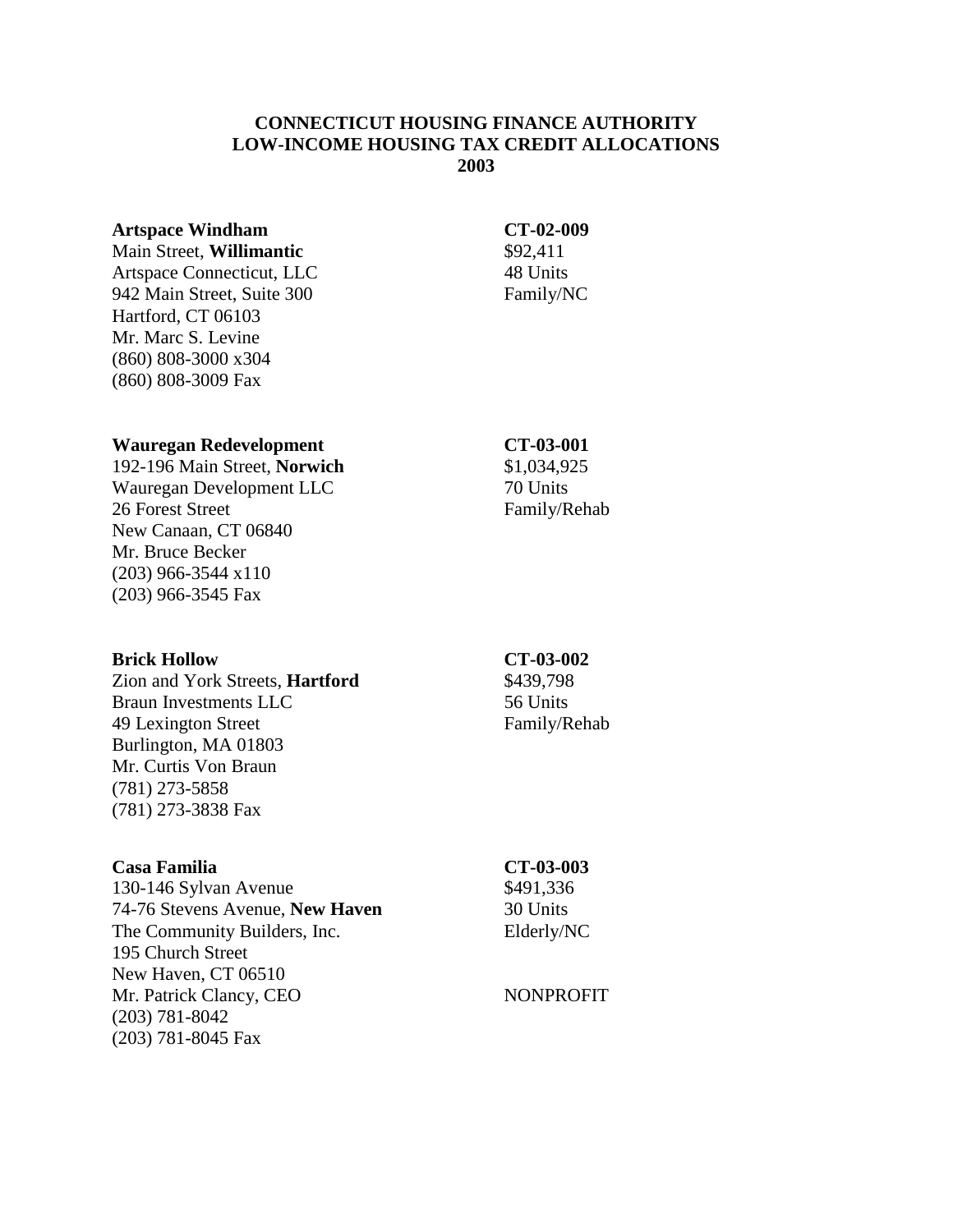## Westland Place **CT-03-005**

275, 279 & 285 Westland Street, **Hartford** \$502,644 Westland Place Limited Partnership 50 Units 74 Forest Street Family/Rehab Hartford, CT 06105 Mr. John R. Hurst (860) 246-0613 (860) 246-0615 Fax

# **Berry Patch CT-03-006**

205 Oakland Road, **South Windsor** \$750,007 Berry Patch Associates Limited Partnership 102 Units 6 Executive Drive, Suite 100 Elderly/NC Farmington, CT 06032 Mr. Geoffrey W. Sager (860) 674-5641 (860) 677-6969 Fax

# Willow Mutual Housing CT-03-007

Scattered Sites, **Waterbury** \$190,258 Mutual Housing Association of 21 Units South Central Connecticut, Inc. Multifamily/Rehab 235 Grand Avenue,  $2<sup>nd</sup>$  Floor New Haven, CT, 06513 Ms. Seila Mosquera (203) 562-4514 (203) 752-3210 Fax

# **SANA Apartments CT-03-010**

1630 Main Street, **Hartford** \$864,528 Sheldon Oak Central II, LP 148 Units 54 South Prospect Street Multifamily/Rehab Hartford, CT 06106 Mr. Daniel Merida (860) 246-0666 (860) 246-0203 Fax and Carabetta Organization 200 Pratt Street Meriden, CT 06450 Mr. Salvatore Carabetta (203) 237-7400 x153 (203) 639-8444 Fax